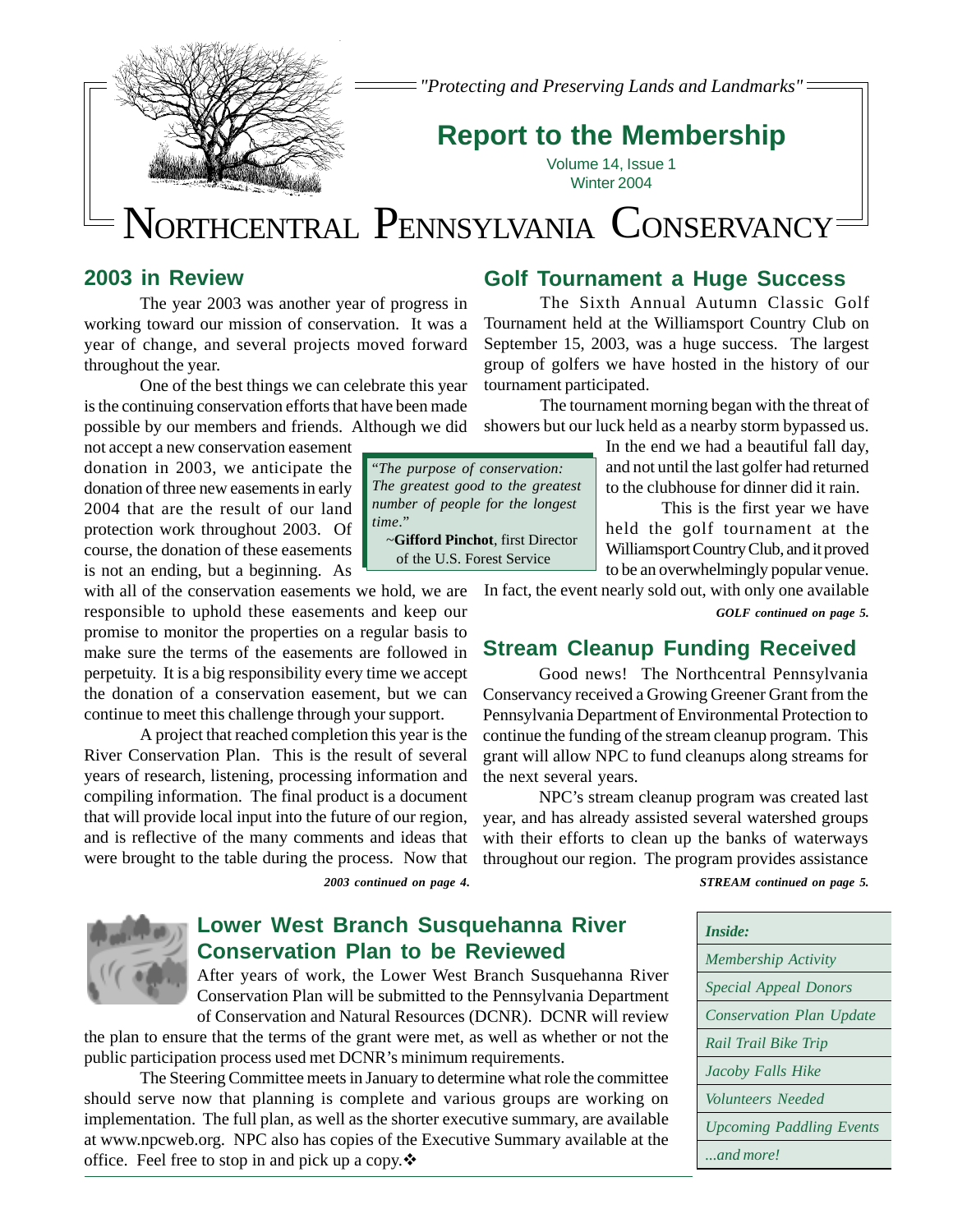### **Membership Activity from 9/1/2003 through 12/31/2003**

#### **CORPORATE MEMBERS**

Many thanks to our corporate members for their support of NPC's mission. Please take note of those businesses who have shown they care about the future of our communities with their corporate membership, and show YOUR support to them.

#### **Small Business (\$100-499)**

Country Ski & Sports First Nat'l Bank of Berwick Legacy Bank Lewis Lumber Products Inc. Molesevich Environmental **Services** Patterson Lumber Co. Inc. Pine Creek Outfitters Woolrich Inc.

#### **GENERAL MEMBERS**

#### **Black Bear (\$500-999)**

Ann & John Case Joseph Cramer Dr. Kim Herrman Leslie & Adrienne Noelk

#### **White-tailed Deer (\$250-499)**



Dr. John & Jean Burks Paul Dembowski Kevin Drewencki Brian & Angela Haas Harold & Joyce Hershberger

Oscar W. Knade Jr. Mel & Susan Lewis Walter & Trisha Nicholson Alan Viani & Jane **Morgenstern** Ernie Wheeland W. Holmes & Enid Yealy

#### **Black Cherry (\$100-249)**

Patricia W. Booth James W. & Cynthia Mengel Bower Dr. & Mrs. Michael W. Bowser Rebecca Burke Dr. & Mrs. Bruce Burns Kenneth L. & E. June Cooper Fred W. Dochter Dr. Werner & Anna Martha Fetter Jeffrey Finke Michael R. & Teri H. Fisher Bernette & George Fitzgerald Jane Y. Herald James Holtzman William & Sarmite Judson Raymond E. Kehrer, Jr. Rod & Sue Keller Dwight & Josephine Lewis Andrew C. Lyon

George E. Orwig II Mr. & Mrs. John E. Person Jr. Lance E. Robson Slate Run Sportsman's **Association** Christine M. Sleboda Wade Spicer David & Louise Stone Paul O. & Patricia Wentzler Phillip Zimmerman

#### **Red Oak (\$50-99)**

Eph & Bess Baker Jeff Bowers Mr. & Mrs. John L. Bruch Jr. Bruce & Betty Buckle Rose M. Choate Melissa Christ Ned Coates & Gayle Peters-Coates Mr. & Mrs. Richard H. Confair Glenn Davis William & Joyce Davis Mrs. Anne Donnelly Victor & Tamara Eberly Robert B. Elion Mary R. Engel Joshua & Vivian First Veryl & Linda Frye Jack & Linda Gettys Dr. & Mrs. Michael A. Gross Mr. & Mrs. Dennis Hazlak Monica Howell Dr. Bob Little III & Amie Little Roger A. Madigan Annette & Matthew Nuss Stuart & Judy Olinsky Carol Pollard & Richard **White** Ms. Ruth Rode Victoria J. Romeo MD Michael & Camille Salvatori/MAS Printing David & Pamela Shipman

Marie Smith Thomas T. Taber John & Leah Tewksbury Merle M. Thomas David Tregea Inez L. Van Campen D. Richard & Shirley Wenner Michael & Mary Wolf Robert & Linda Yowell Dr. Mel & Gail Zimmerman

#### **Sugar Maple (\$35-49)**

Carl & Marti Barlett DeAnn Bigger Mitzi & Jim Burget & Family Mary Cosgrove/Sullivan Co. Real Estate Kevin R. Cunningham Paul W. Duck A. Roy Flanigan III Dennis E. Gilbert Gordon & Mary Hiller Toner & Kathy Hollick Charles W. Hummer Sr. Lycoming Audubon Society Paul Martis Jack & Joan McKee Vance & Sue Miller Priscilla D. Older Mr. & Mrs. James Parsons/ Parsons Hot Glass Studio Neil & Shirley Polster Patricia A. Reeder James & Penny Vanderlin & Family David & Barbara Weaver

#### **White Pine (\$25-34)**

Gerald A. Wolfe

Daren J. Asper/ Delta Development Group James L. Berkebile Peg Berry Marguerite Bierman Evelyn Bodle George L. & Penny H. Bower James Cameron Nancy A. Chamberlain Steve & Rita Confair Duane & Denise Daniels Grace Dooris/ Grace Arts Press Dennis & Holly Dusza Dave & Lisa Engle Rev. Andrew France William H. Kieser Natalie Kittell Frances Kuntz Jay Leatherman Dr. Veryl F. Frye/ Lloyd Wilson Chp. 223 of Trout Unlimited

Joanne B. May R. Randolph May Charlotte Mengel Ken & Jan Oden Russell C. Reitz CLU James H. Maguire/ Restless Oaks Restaurant Mr. Anthony C. Roland Bill & Ann Roll William S. Seward Roger & Nancy Shipley Kirby O. Smith Tom & Beth Stubler Family/ Stubler Enterprises, Inc. Ed Szymanik/ Susquehannock Lodge John A. Troisi B. J. Van Ess Marty Walzer James & Sandra Watson Norman E. Wengert Dr. Douglas Wion

#### **ADDITIONAL CONTRIBUTIONS**

#### **General Contributions**

Mr. & Mrs. Law Groner PA American Water Sam's Club Christine M. Sleboda William & Kimberly Van Campen

#### **Memorial Contributions**

*Charles F. Plankenhorn* by George & Shirley Durrwachter

*Bill Hosler* by Sheryl Hosler

*Bill Hosler* by Charles & Helen Schwarz

*Rev. Walter Glenn and his wife Blanche Gilbert Glenn* by Richard & Susan Sprout

#### **Honorarium**

*Bob & Nell Carnein* by Sandra Carnien & Richard Johnson

*Leslie D. Noelk* by Jack & Joann Rishel

**Donation for Land Acquisition Fund** Alfred Buck

#### **In-Kind Donations**

Yoas Services Inc./ professional services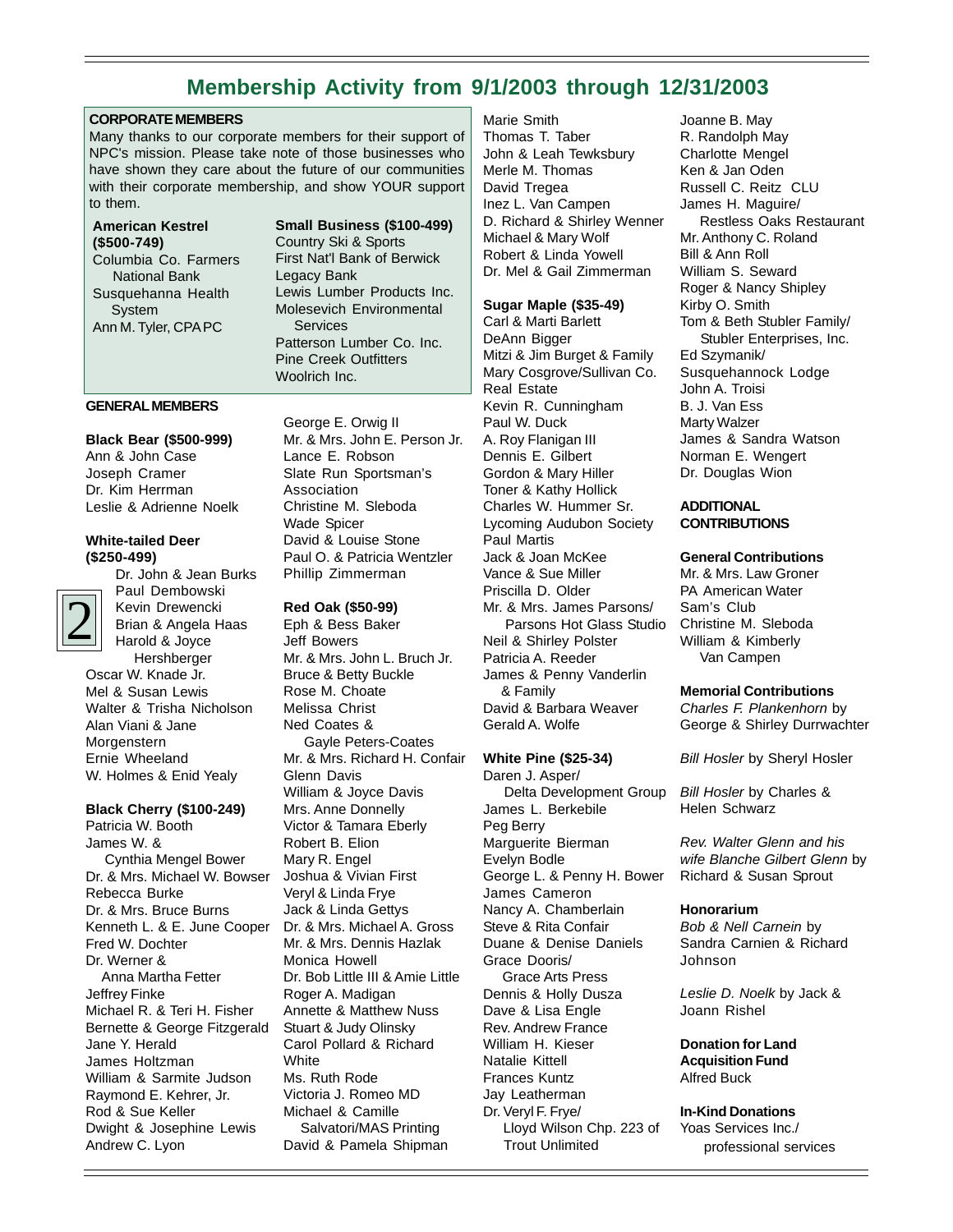### **Special Appeal Donors**

We extend a huge thank you to everyone who responded to our Special Appeal. Thanks to your overwhelming response, we exceeded our goal! Thank you to the following NPC members and friends for your thoughtful generosity in helping to ensure NPC can continue the work with which we have been entrusted:

Jay & Juli Alexander Donald & Ann Alsted Eph & Bess Baker Karl K. Baldys Esq. & Karen M. Baldys Warren R. & Mary Lou Baldys Andrew Bamford Ron & Sondra Beach John & Susan Best Jennie S. Beyer Bob Chuck & Rich Roan Inc. Patrick Bonner & Randy Welshans Michael & Jenifer Bower Jeff Bowers Larry & Joan Briggs Brodart Co. Dr. & Mrs. John L. Brown Alfred W. Buck Carl & Linda Burk Rebecca Burke Thomas & Laurie Burkholder Jeffrey B. Burnham Dr. & Mrs. Bruce Burns Alvin C. & Betty Bush Russell & Linda Campbell Richard & Grace Carey James D. & Maria C. Casale Ann & John Case Central PA Auto Auction Inc./ C. Grant Miller Citizens & Northern Bank Clinton Co. Economic Partnership Steve & Rita Confair Mr. & Mrs. Richard H. Confair R. Lowell Coolidge R. Jeffrey Coup Frederick S. Crafts David & Sally Craig Joseph Cramer Mike Crist Glenn Davis Tom & Nina Dempsey Fred W. Dochter Doug & Frani Doherty Martin & Jean Doughty Mr. & Mrs. J. Michael Downs Kevin Drewencki Paul W. Duck George & Shirley Durrwachter

Katherine Durrwachter Chris Dwyer Eastern Wood Products Dr. & Mrs. Herbert A. Ecker Sr. Dave & Lisa Engle Joseph & Ginny English Entertainment Review/ Barbara C.Fish Ted & Lee Fenno Joshua & Vivian First Michael R. & Teri H. Fisher Joanne Fisher Lloyd B. Forcey Gus Genetti David K. Gilpin Joan C. Gingrich Gary W. Glick Charles & Gloria Greevy Mr. & Mrs. Law Groner Dr. & Mrs. Michael A. Gross Brian & Angela Haas Gary & Susan Harris Mr. & Mrs. Edward L. Haufe III Mr. & Mrs. Dennis Hazlak William B. Heffner III Harold & Joyce Hershberger Toner & Kathy Hollick Charles W. Hummer Sr. Louis & Wanda E. Irion Stephen E. Jaquith Jersey Shore Hospital Jersey Shore State Bank Ronald & Martina Johnson Susan Joshi William & Sarmite Judson Boyer & Elinor Kantz Jeannine Kennedy Keystone Forging Co. Charles W. Kiehl Russ Kimura & Denise Hamby Oscar W. Knade Jr. Frances Kuntz C. Herbert Larson Larson Design Group Inc. Wayne Laubscher James P. Lazorka Marc & Diane Lewis Gladys E. Lewis Charles & Fay Lindrooth Charles R. Lockard Jr. Lonza Inc.

**A Special Thank You!** NPC would like to extend a special thank you to Herman & Molly Logue, for donating the lettering for our glass entrance door that faces West Fourth Street, and for loaning us artwork to add some color to our bare walls!

Ms. Idell Ludwig Dr. & Mrs. Donald Lundy Jr. Lycoming Audubon Society Lycoming County Conservation District Edward & Judith Lyon Dr. & Mrs. Larry H. Lytle MAS Printing/ Michael & Camille Salvatori William & Susan Martens Dr. & Mrs. Ira G. Masemore Gilbert L. Maton David & Ruth McCord Shawn McLaughlin Mr. & Mrs. James Meyer Paul Millinghausen C. Edward S. Mitchell Max Mitchell Montour Oil Service Co. Mountain Graphics/ Mark Newruck Jack & Suzanne Murray Terry & Dorian Myers David Napoli, M.D. Dr. & Mrs. Robert Newcomb Leslie & Adrienne Noelk Don & Jean O'Brien Stuart & Judy Olinsky George E. Orwig II Howard Parks Drs. Eberhard & Mary F. Passarge Joseph A. Pecchia Mr. & Mrs. Henry Perciballi Mr. & Mrs. John E. Person Jr. Michael J. Piccuta MD Pine Creek Preservation Association Carol Pollard & Richard White Neil & Shirley Polster Kevin Drewencki Mr. & Mrs. Chester Pribble Jeff Prowant Andree P. Phillips Joseph H. Radley Stephen & Stephanie Radulski

James & Cheryl Redmond Patricia A. Reeder Sally L. Reeder Ed & Tink Reish John & Marguerite G. Rich Jack & Joann Rishel Ms. Ruth Rode William H. Rodgers George I. Rodgers Family Victoria J. Romeo MD H. Kenneth & Marilyn G. Ruhl Annie Sanders Rich & Beth Schluter Linda Schramm Charles & Helen Schwarz Heidi Schwarz-Hosler Dean W. Selfe Gordon & Margie Shaw Christine M. Sleboda Richard & Susan Sprout Staiman Bros. Inc. Linda Stein Dr. Donald Stuart Robert & Jean Teufel Carolee & Dick **Thatcher** Merle M. Thomas David Tregea Inez L. Van Campen Alan Viani & Jane Morgenstern Donald & Vera Visscher John & Carol Wagner Mr. & Mrs. Harry E. Webster III Margaret Wettling Wheeland Lumber Co. Inc. Mr. & Mrs. H. W. Wieder Louis S. Winner Jr. DDS Dave Winton WNB Bank Dr. & Mrs. Daniel Wolfe Charles R. Woltz Woodlands Bank Paul & Jacqueline Wottrich W. Holmes & Enid Yealy Harold & Beulah Yerk

Are We in Your Will? Remembering NPC in your will can be a way to leave a legacy to future generations. If you will a gift to NPC, please be sure that you have designated your gift to "Northcentral Pennsylvania Conservancy," federal employee id number 23-2606163. There are many organizations that use the word "conservancy", so please include our full name to ensure that your wishes are carried out as you intend.

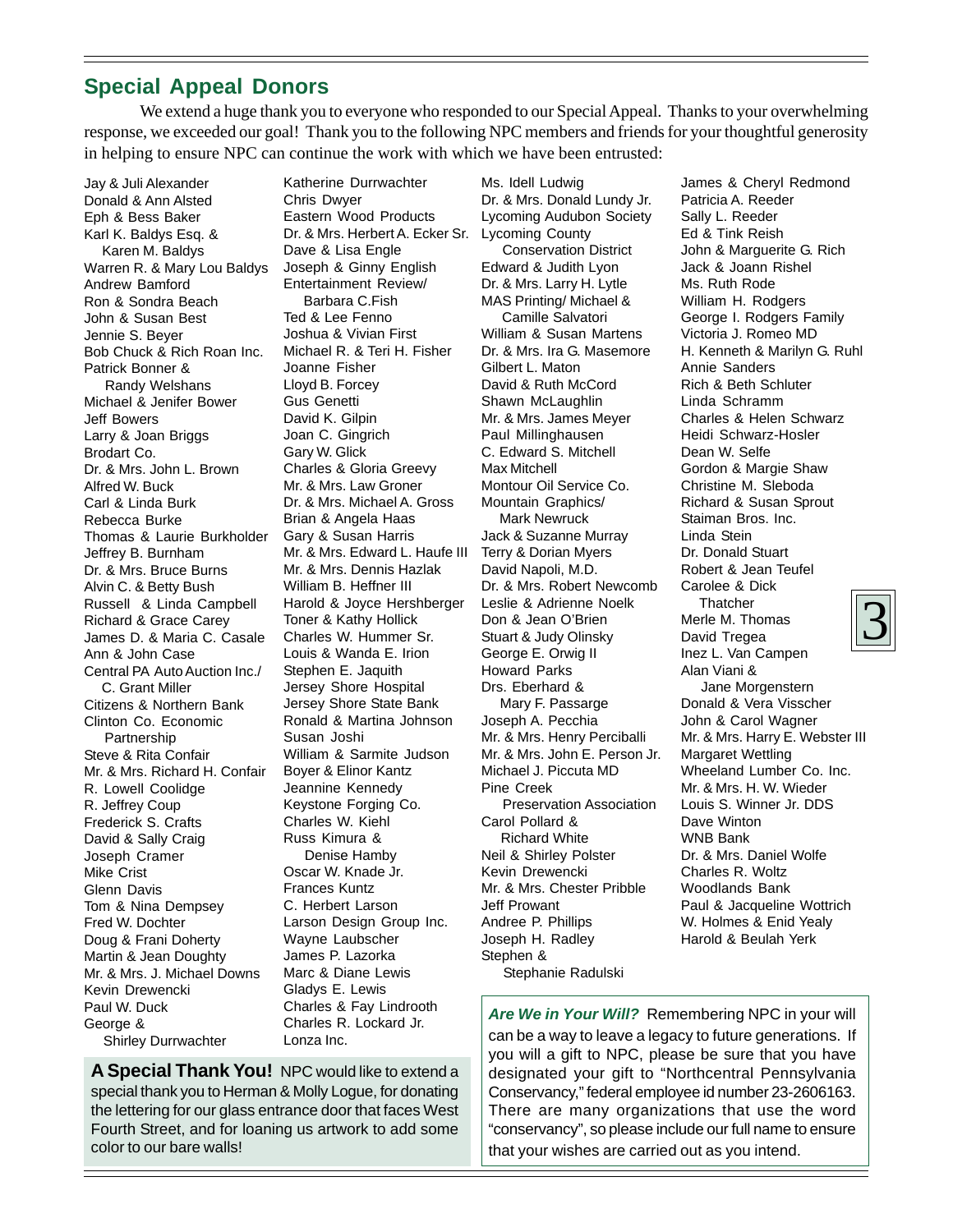#### *2003 continued from page 1.* **College Student Volunteers for NPC**

the plan is on file, municipalities and other eligible groups along the corridor will be able to apply for state grants that were previously unavailable for projects listed in the plan. These projects include things like parks, flood mitigation and other projects that our communities said they wanted to see happen.

We continued to provide educational events at low-cost or no-cost to both NPC members and the public. One of the most popular events this year was the Spring Canoe outing, which sold out two months before the trip. The response to this trip was so overwhelming that we have planned another canoe outing and added a kayak outing in 2004. Another popular event was our Rail Trail Bike Trip, guided by DCNR volunteer Weldon Cohick, Jr. Participants enjoyed one of the most beautiful days of the summer of 2003 on a gorgeous trail, and were treated to Lycoming College students who helped us get this year's sightings of wildlife, most notably, a bald eagle. Inquiries about our hikes grew, and the three hikes led by our expert leader Ruth Rode featured views from the Farrandsville river cliffs, views of a property in Sullivan County that NPC protected in the early 1990's, and vistas overlooking the Susquehanna River in Clinton County.

# 4

One of the biggest changes for NPC was the move to our new office space. In early 2003 we began to realize that our old office space was not going to meet our needs much longer. As the need for space for our volunteers and board members to work on projects grew, we began to look for our new home. Luckily, a

perfect space was available at 330 Government Place, and we moved in June. The new offices are great, and we have plenty of storage space and work areas for our volunteers and staff. Our first-floor location means that we are now much more accessible. Since our move, we have had an increase in the number of visitors stopping by to ask for information and offer input and assistance.

Not only did we have a change in location, but the look of our office was overhauled through the generosity of PPL. PPL donated workstations, conference tables and chairs that have improved staff and volunteer efficiency, and spruced up our offices.

Although 2003 was a tough year for the economy, NPC's members and friends reinforced their support of conservation in our region through their membership, gifts to our Special Appeal, and by responding with gifts to the Annual Appeal. We are thankful for the enormous outpouring of support from all who responded to these requests.

Fundraising events supplemented this support. In March of 2003, we held Celebrity Waiter Night at the Peter Herdic House. It was an evening of good friends, good food, and good-hearted waiters who donated their

This fall NPC was lucky to have Lycoming College student Mary Ganz in our offices as a volunteer. During her time spent volunteering, Mary provided many hours of assistance with numerous office tasks, including helping out with mailings, entering information into computers, and running errands. Mary also took the opportunity to help out with land protection work by travelling with NPC's technical committee on a recent visit of a property. Mary's assistance to NPC has been an invaluable resource to us and we thank her for choosing to give her time to us!

### **Lycoming College Students Help Get Annual Appeal Underway**

We would like to extend a big thank you to the Annual Appeal underway. The following students gave their time on a Friday evening to help fold, stuff, seal and stamp the Annual Appeal letters that were mailed out in November. We are deeply appreciative of all their help! Our thanks go out to:

> Melinda Dreisbach Andrew Derr Sarah Painter Heather Chonoles Walter Makarucha Jennifer Schilansky Alexis Bortle

And special thanks to Mary Ganz for coordinating her fellow students'efforts!

#### **Annual Appeal Update** ○○○○○○○○○○○○ ○○○○○○○○○○○○○○○○○

As of our publication deadline, we are working toward our Annual Appeal goal of \$8,000. To those of you who have already sent in gifts, we extend our heartfelt thanks for your continued support. If you have not already sent in a gift, please consider helping push us over our goal! For more information or to give a gift, please call the NPC office.

○○○○○○○○○○○○○ ○○○○○○○○○○○○○○○○

time in support of our cause. Our annual Earthday Celebration was held again in April thanks to the generosity of Franco's Lounge. Our Annual Dinner at DiSalvo's Restaurant was again a culinary delight to all in attendance, with a great crowd of NPC members. The Sixth Annual Autumn Classic Golf Tournament was a great success, with a full house of golfers and wonderful sponsors who made the day at the Williamsport Country Club a great one.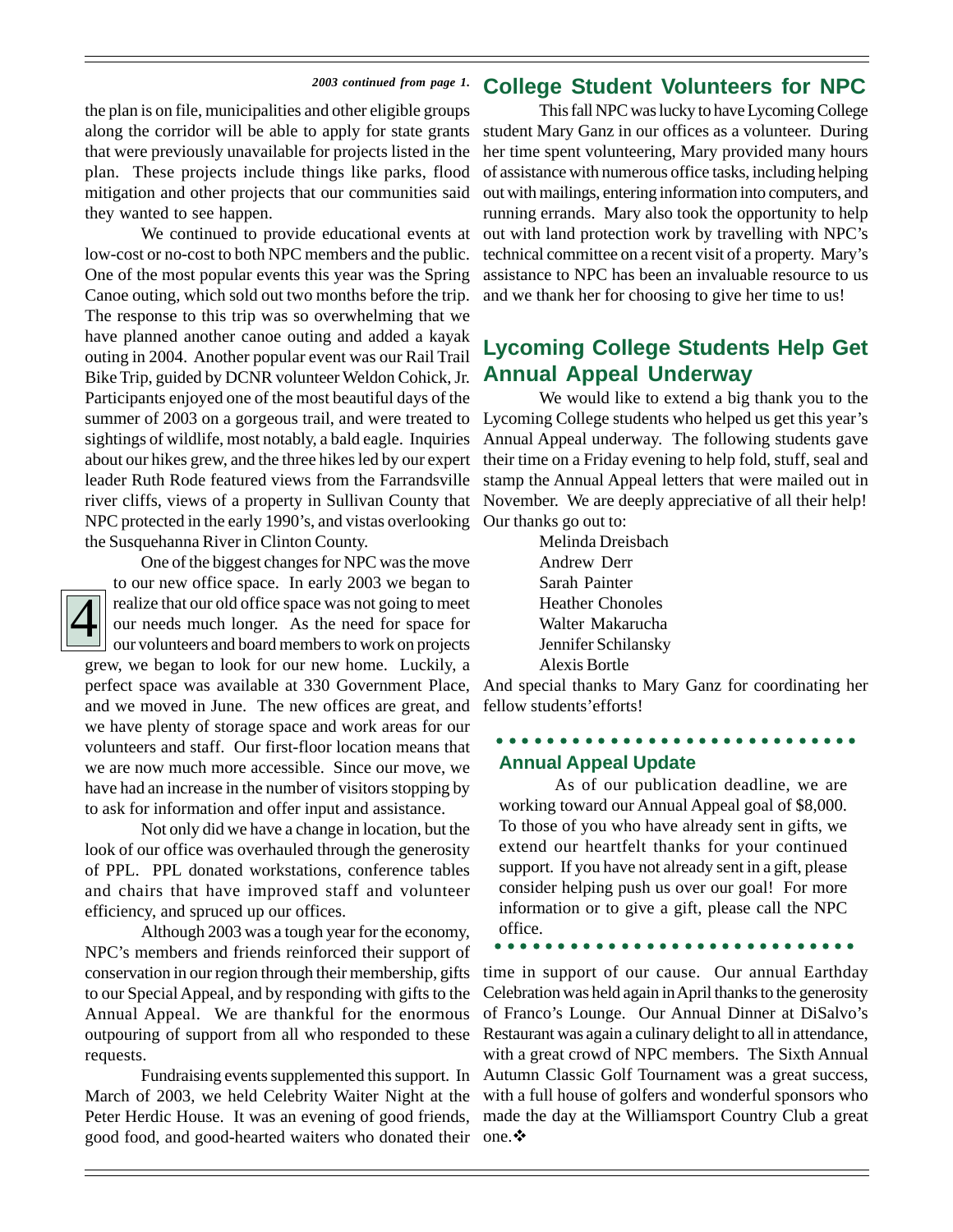#### *GOLF continued from page 1. STREAM continued from page 1.*

foursome left the day of the tournament.

Many thanks go to Ray & Shelly Mattie for serving as our hosts at the country club.

We would also like to extend a huge thank you to everyone who made this tournament such a success. A full listing of all of our sponsors, door prize donors, players, committee members, volunteers and others who made the day such a success are noted below. ❖

#### **Cart Sponsor**

M&S Conversion Co., Inc.

#### **Bald Eagle Sponsors**

Citizens & Northern Bank Cleveland Bros. Equip. Co. Glenn O. Hawbaker Inc. Keystone Forging Co. Klein & Rizzo, Inc. Lamar Advertising PMF Industries Inc. PPL Corp/Montour Preserve Sovereign Bank Susq. Health System The Pepsi Bottling Group Wayne Twp. Landfill CCSWA

#### **Osprey Sponsors**

C & I Boiler Repair Inc. West Branch Orthopedics

#### **Red Hawk Sponsors**

Chemcoat Inc. Jersey Shore State Bank

#### **Ruffed Grouse Sponsors**

Coploff Ryan & Welch Current Styles by Sue Hilsher Emert & Associates Gary's Furniture Kilburn Electric Inc. Konkles Lawn Service

### **Turkey Sponsor**

Beiter's

#### **Par 3 Raffle Donors**

Kilburn Electric Ray & Shelly Mattie Montour Oil Service Co. Perciballi & Williams LLC Tom & Marsha Person and Family Spitler Inc. Van Campen Motors

#### **Door Prize Donors**

33 East Action Equipment Billtown Blues Association Bubbles & Beads Cleveland Bros. Equip. Co. Susan Durrwachter

Faxon Golf FSG Michael Fisher Joe & Luci Hiller Horizon Federal Credit Union Hoyer's Photo Supply Inc. JEB Environmental Technologies Inc. PDC Spas Ragnar's Raquetball & Fitness Skyview Restaurant & Lounge Smurfit-Stone Container Corp. Sovereign Bank Stamm House Holiday Reproductions Susquehanna Health System T & T Beverage Barn The Fitness Factory The Old Corner Hotel Tony's Deli Tracie Witter Pottery Watson Inn Wayne Twp. Landfill/CCSWA

#### **Thanks to our volunteers**

Jay Alexander, Juli Alexander, Joanne Fisher, Oscar Knade, Molly Logue, Ray Mattie, Mike Piaskowski, Brian Pick, Rich Schluter, Christine Sleboda, Bill Van Campen, Kim Van Campen

#### **Thanks to our Golf Tournament Committee members**

Jay Alexander, Jim Lazorka, Ray Mattie (Chair), Brian Pick, Bill Van Campen, Kim Van Campen

with disposal fees related to cleanups.

If your watershed association is interested in conducting a stream cleanup this spring, contact the NPC office, or visit www.npcweb.org/stream.html for more information. A brochure will be ready by late January.  $\mathbf{\hat{\cdot}}$ 

### **NPC Board Member "Displays" Her Talent**

As part of NPC's ongoing effort to get the word out about our organization and membership, our volunteers and staff often visit festivals, expos, fairs and other events to set up our display. One challenge we sometimes face is the question of how to get the display from the Williamsport office to an event an hour or two away. A solution to this problem is to have several displays that can be stored in locations away from our office in Williamsport. With that in mind, board member Sue Sprout volunteered to construct three new displays on lightweight display boards that can be easily stored and taken to events. As a retired teacher, Sue has plenty of bulletin board experience, and the displays that resulted from her efforts are wonderful tools that will be used to reach out to many more people in the communities throughout our region. Thanks very much, Sue!



### **Pine Creek Watershed Conservation Plan Update**

The Endless Mountains RC&D is leading the effort to develop a river conservation plan for the entire Pine Creek watershed. NPC is just one of many groups and individuals serving on the Steering Committee for this project.

If you are interested in providing input, please visit www.npcweb.org and fill out the questionnaire. Your answers will help form the management options and recommendations in the plan.

If you would like to be notified by e-mail when public meetings are scheduled, please contact the office at office@npcweb.org with your name and e-mail address. If the survey compilation goes as planned, there should be another series of public meetings this spring.

#### **Susquehanna River Facts:**

- "Susquehanna" is a Delaware (Lenape) Indian word meaning "The Long Winding River." The Iroquois referred to the Susquehanna as the "Great Island River."

- The Susquehanna River is the largest river lying entirely in the US that drains into the Atlantic Ocean.

- The Susquehanna River contributes more than 50% of the water in the Chesapeake Bay.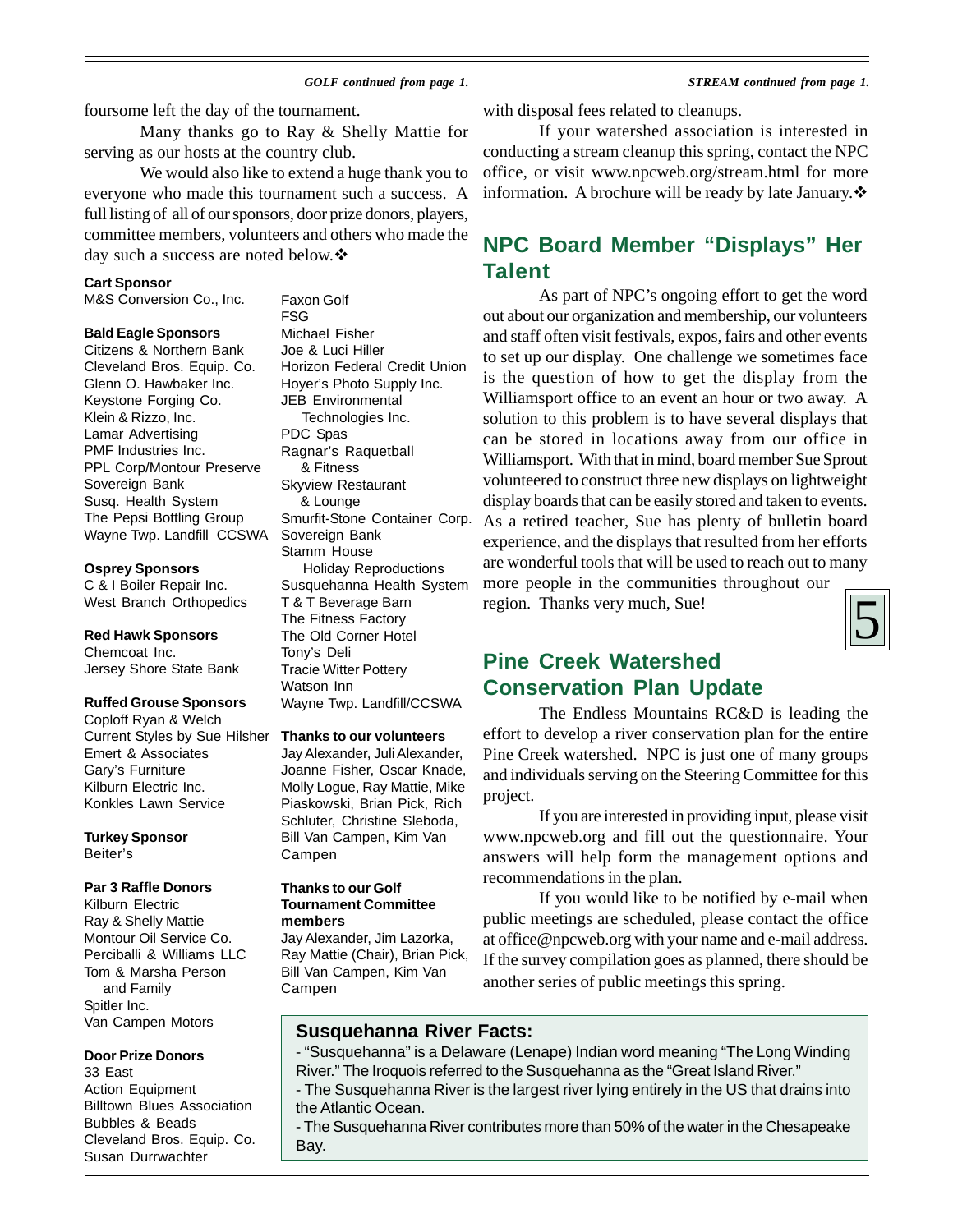### **Bike New Section of Pine Creek Trail**



This year we will partner with the Alpine Club to provide our members with the opportunity to ride the new section of the Pine Creek Rail Trail with guidance from NPC and Alpine Club member Charlie Schwarz.

Charlie plans to lead the group on the new section of the trail, starting in Waterville (possibly starting in Jersey Mills if the group is so inclined) and ending in Jersey Shore.

This ride will feature a view of the Townsend Property, the very first project NPC completed. The property is surrounded on three sides by State Forest land, has nearly a mile of frontage on Pine Creek, and contains meadows, mountain land, wetlands, and two small tributaries to Pine Creek. Acquisition and transfer of this property to state ownership assured protection of the property and public recreational access to Pine Creek.

### **Tioga County Gathering Features Program on Nature-based Tourism**

On October 20, 2003, Tioga County members and others gathered at the Penn Wells Hotel. The evening's



program featured a slide presentation by Patrick Maier, owner of Nature Quest and Mountain Trail Horse Center in Wellsboro. Maier, along with his wife, Jill, has built his business on sharing the beauty

of the outdoors with others, shared some of his experiences with the group. The slides Maier brought with him were a reminder of the outstanding natural beauty of northcentral Pennsylvania, and the Pine Creek Valley.

Many thanks to Pat and Jill for giving of their time to speak to the group. Thanks also to all of our Tioga County members and friends who came to hear about the projects NPC is working to complete in Tioga County!

### **"Return to Jacoby Falls" Hike**

Since we closed the books on the Smithgall/Ging project, which ensured public access to Jacoby Falls, we continue to receive telephone calls asking for information on how to reach the falls, where to park when visiting the falls, and how to access the property. Join us as we "Return to Jacoby Falls" in Lycoming County and hike to a special place in our area that is protected through the support of NPC members and friends.

Through the years, we have visited Jacoby Falls in its different forms, sometimes frozen, sometimes not. This year, we plan to hike on May 22, when, if the weather cooperates this spring, the water should be at a nice level to see the falls. If you would like to join us, contact Julie Adams at 570-323-6222 or jadams@npcweb.org for meeting time and location. We recommend that you wear sturdy hiking shoes, and bring plenty of water and a snack or packed lunch. This hike is free and open to the public.

### **"Canyon Vista/Flynn Property" Hike Planned for the Fall**

Hike with us to Canyon Vista for a view to behold on September 18! This hike will take place at World's End State Park in Sullivan County. After we hike to the vista, which overlooks Loyalsock Creek and the valley it formed, we will visit a rock labyrinth area for a bit of exploring. This is another hike where we will revisit a property that we have been able to protect through your support. The Flynn property was purchased by NPC at an auction and transferred to state ownership in the early 1990's. Since then, visitors to World's End State Park have enjoyed the view that we protected with this purchase.

This hike will be of moderate difficulty; expect an ascent to the vista, which is at 1750 feet. We recommend that you wear sturdy hiking shoes and comfortable clothing. Also, bring plenty of water and a snack/packed lunch. For meeting time and location, please contact Julie Adams at 570-323-6222 or jadams@npcweb.org.

### **Volunteers Needed!**

This year, did you make a resolution to get more involved, and volunteer? We have a great opportunity for people who like to talk! The Education Committee has worked to develop a presentation to present to local groups, and now we are looking to recruit speakers for a Speaker's Bureau. This would be an ongoing volunteer opportunity, and we will provide initial training early this spring.

We often receive requests for a speaker to travel to local service club and professional association meetings to share information about NPC. These opportunities are a wonderful way to reach out to the community, and get the word out about NPC. With a Speaker's Bureau in place we can reach more people throughout the region, and help free up staff time for more program work.

Can you help? For more information or to sign up, please contact the NPC office at 570-323-6222.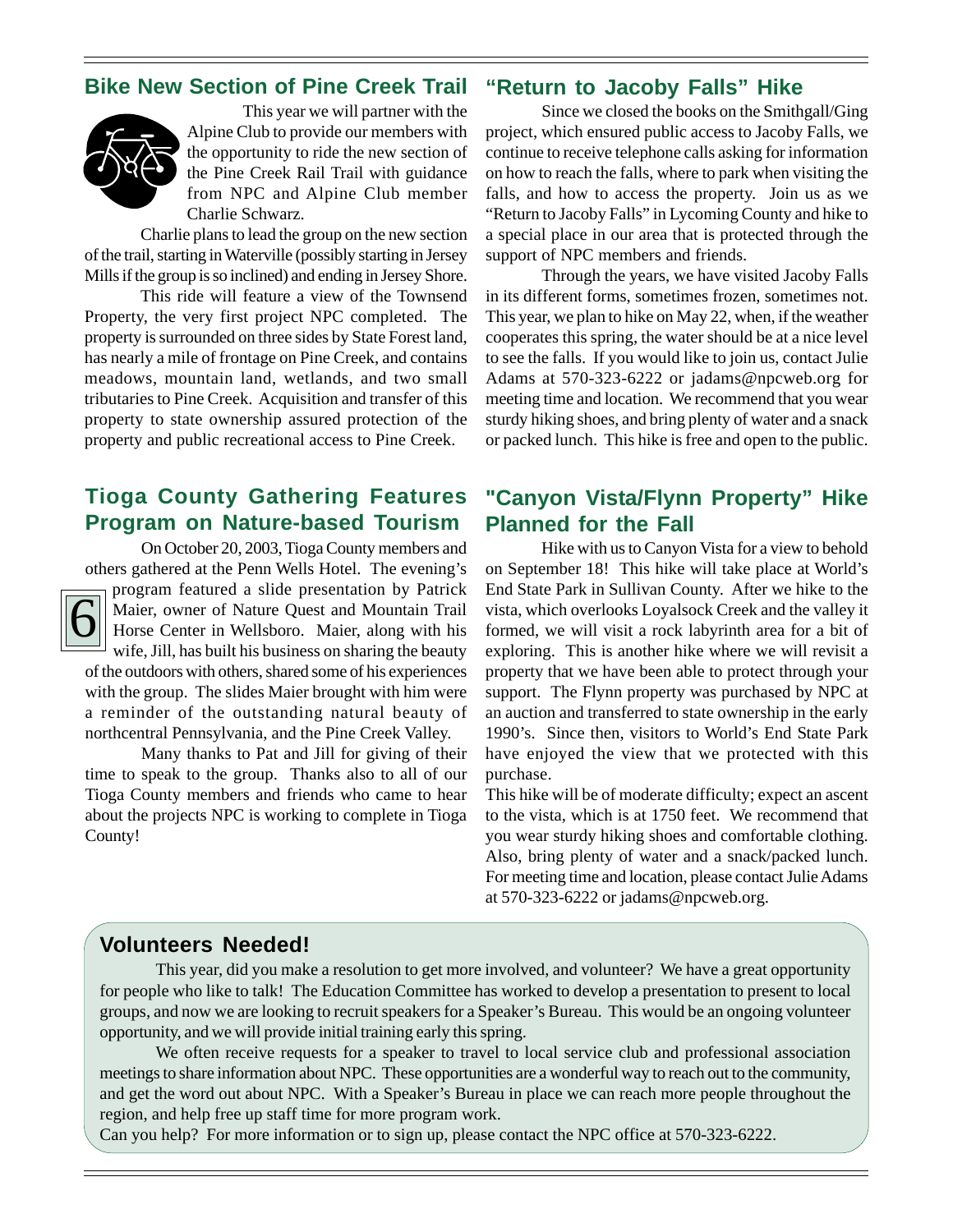### **Kayaking the Susquehanna**



All skill levels welcome! This year we are providing an opportunity for members and others (ages 13 and older) to learn a bit about paddling and enjoy a leisurely kayak trip down the

Susquehanna. The excursion will begin in Montoursville and end in Muncy. The trip will take place on Saturday, August 7, 2004.

Cost of the trip is \$40 which includes boat rental, life vest rental, shuttle service and expert instruction. We will team up with Canoe Susquehanna to provide rentals and instruction to those of you out there who want to experience the Susquehanna in a boat of your own.

### **Big Canoe Trip**

If you missed out last year, here is your chance to join us May 22, 2004 as we travel in Canoe Susquehanna's Big Canoes down the Susquehanna from Montoursville to Muncy. Last year's excursion was so popular, it sold out months before the trip, so register early to reserve your seat!

The section of the Susquehanna that we will be travelling is truly unique, as it is a section that has no road running along the river. There will be plenty of opportunities along the way to spot wildlife and enjoy the natural beauty surrounding the river.

Cost of the trip is \$30 per person and includes boat rental, life vest rental, and an expert guide in each canoe. This is a rain-or-shine event, and registration is limited to 22 people.

You may register for either (or both!) of the paddling events by simply filling out the form below and mailing it to the NPC office. For more information please contact Julie Adams at 570-323- 6222 or email jadams@npcweb.org. Don't miss these great outings!

# 7 ------------------------------------------------------------------------------------------------------ **2004 Paddling Events Registration Form**



*[Note: preregistration is required]*

To register, simply fill out the form and mail it, along with payment, to NPC at PO Box 2083, Williamsport PA 17703, or fax it to us at 570-321-1697.

All registrations will be granted on a first-come, first-served basis.

These trips are appropriate for those aged 13 and up.

|                                 |                                                    | Number of participants | Cost                   | <b>Total Due</b> |
|---------------------------------|----------------------------------------------------|------------------------|------------------------|------------------|
| Big Canoe Outing (May 22, 2004) |                                                    |                        | \$30/person            |                  |
| Kayak Trip (August 7, 2004)     |                                                    |                        | \$40/person            |                  |
|                                 |                                                    |                        | <b>Amount Enclosed</b> |                  |
| Payment information:<br>❏       | Check enclosed<br>Please charge my VISA/Mastercard |                        |                        |                  |